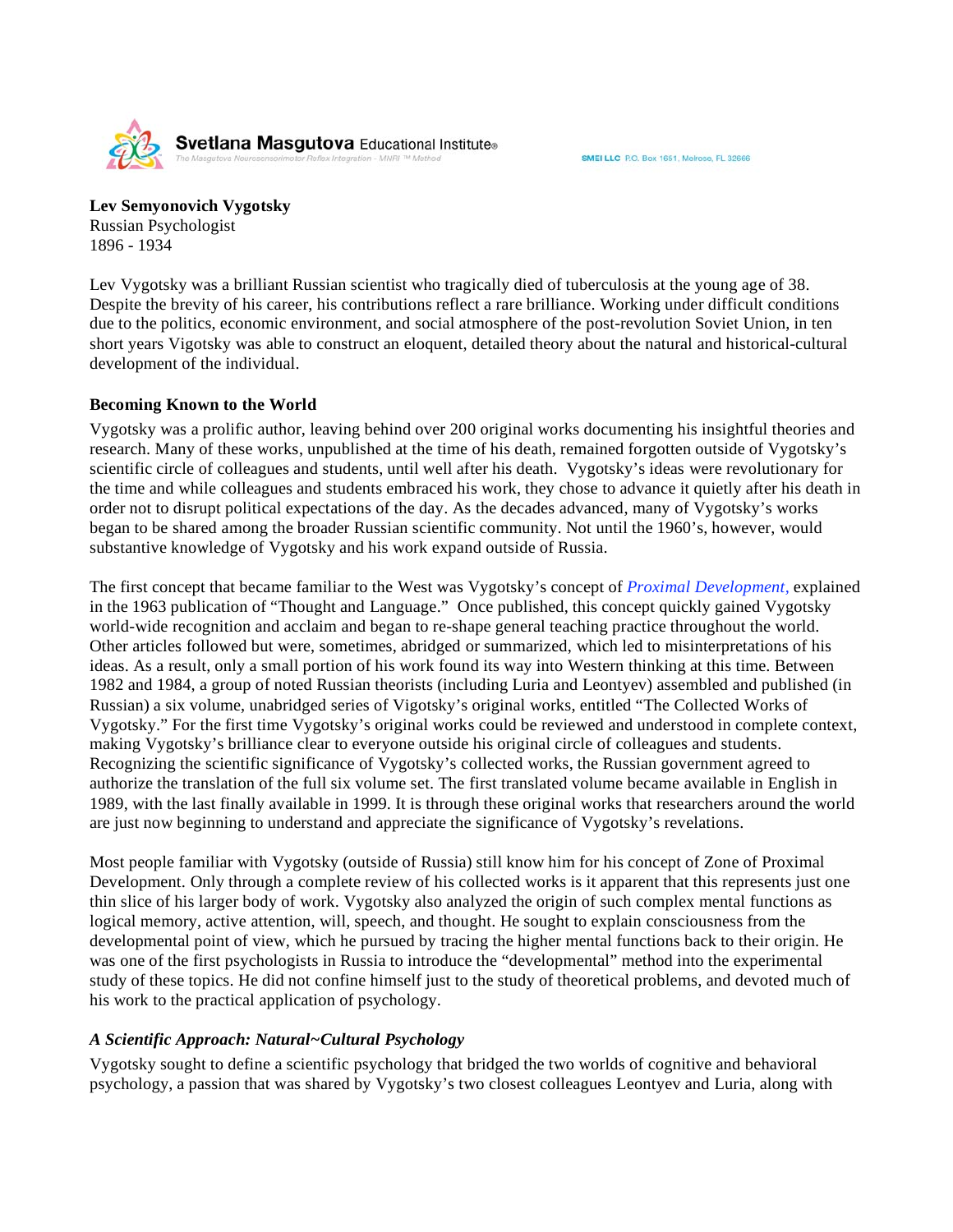many young Russian psychologists of the day. Leontyev in his introduction to volume 3 of *The Collected Works of Psychology*, shares the basis for Vygotsky's "scientific psychology."

"According to Vygotsky's idea, we must distinguish two levels in human mental processes: the first is mind left to itself; the second is mind (the mental process) armed with tools and auxiliary means …Vygotsky called the first level the level of 'natural' mental processes and the second level the level of 'cultural' mental processes. A 'cultural' process is a 'natural' process mediated by unique mental tools and auxiliary means (words, language, symbols)." (p. 17) "The hypothesis proposed by Vygotsky offered a new explanation for the problem of relation between the higher and the elementary mental functions. The lower, elementary mental functions he connected with the stage of natural mental processes and the higher with the stage of mediated, 'cultural' ones. Such an approach explained both the qualitative difference between the higher and elementary functions (it consisted in the mediation of the higher mental functions by 'tools') and the connection between them (the higher functions develop on the basis of the lower ones)" (p. 19)

 Leontyev's complete forward entitled *On Vygotsky's Creative Development* can be accessed through the following link*:*  http://www.marxists.org/archive/leontev/works/1979/vygotsky.htm

For Vygotsky, the *natural* process represents the physiological instinctual programs that exist in every human. Since these processes are programmed and present in everyone, they do not develop; they *emerge* and *mature* as brain development advances. The *cultural* process *develops* both on the basis of natural processes as they emerge, mature, and integrate, and on internal awareness as it develops in relationship to objects and people in the environment. Vygotsky indicated that as a child's innate natural processes emerge and mature, his internal awareness (or "I") creates an external reality (or "world view") unique to the period of transformation in which he is currently functioning. Vygotsky outlined a series of developmental crisis and transformation periods through which a child's natural processes mature and cultural processes develop. These periods, as outlined by Vigotsky in Volume 5 of *The Collected works of Vygotsky*, p. 196, include:

 Crisis of the newborn Infancy (two months to one year) Crisis at age one Early childhood (one to three years) Crisis at age three Preschool age (three to seven years) Crisis at age thirteen Age of puberty (fourteen to eighteen years) Crisis at age seventeen

Vygotsky explained that the beginning of each of these periods is signaled by a significant shift in internal awareness, as natural maturational tools (i.e. pointing, crawling, walking, words, talking, etc.) allow a child to impact (or mediate) objects and people in his environment. When new tools emerge, they emerge in a nondirected fashion. When the natural tool first emerges, the child is unaware of the usefulness of the tool; it emerges without his conscious control as something that at first is just a new thing in the environment. Soon, however, the child begins to make simple connections to the tool's possible usefulness. Once discovered, the child explores and advances possible uses of the tool, while the tool itself matures. Throughout this process, the child's internal awareness (his "I") deepens each time the tool's utility broadens by shifting from an automatic, non-controlled, incidental occurrence to a directed, controlled understood use. At the moment the internal awareness deepens, the child's external reality (or "world view") correspondingly expands, resulting in a higher level of general cognition. (Volume 5, Collected Works, p. 147).

At the moment of birth, a newborn does not have a world view (Volume 5, Collected Works, p. 242). According to Vygotsky, world view only begins to evolve at the moment a newborn enters the world, through the automatic non-directed neurosensorimotor tools nature has biologically provided. While consciousness advances in the context of the cultural environment with an iterative reshaping of the "I" and "world view," underlying biological structures provide the neurosensorimotor mechanisms upon which the whole process depends.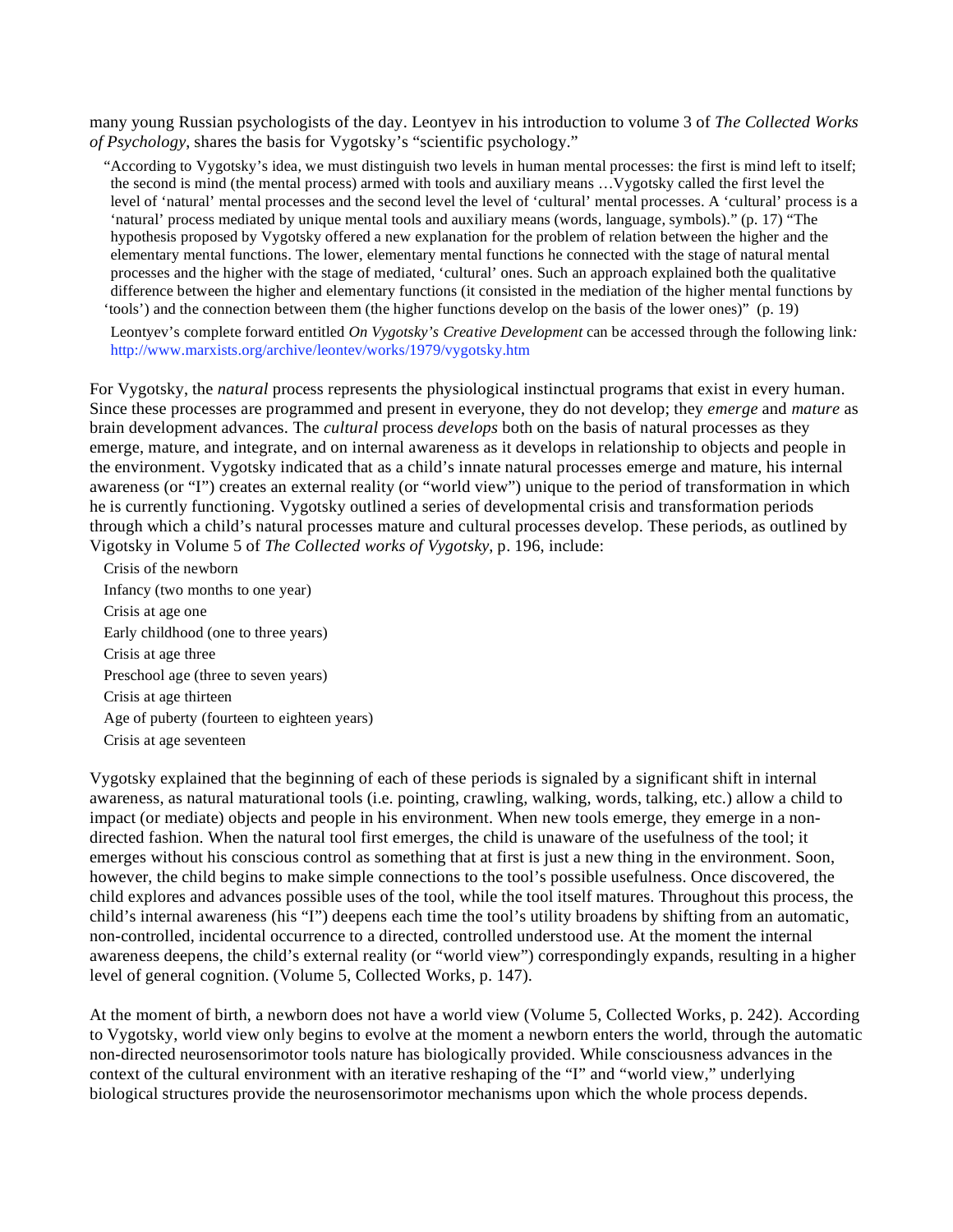Assuming a child enters the world without natural/biological abnormalities and his cultural development advances without undue environmental trauma or stress, his natural physiological processes mature, his interactions with the outside world qualitatively increase, his awareness deepens, and he advances through all the crisis and transition periods necessary to achieve the life potential.

## **The Zone of Proximal Development**

Awareness of Vygotsky by the West first occurred in 1963 with a loosely translated publication titled *Thought and Language*. Of specific interest to readers of this book was Vygotky's theory of *Zone of Proximal Development (*ZPD). For this single theory, admiration of Vygotsky grew throughout the world as the ZPD theory was used to shape educational approaches still present today. In developing ZPD, Vygotsky was concerned that "research on the problem of instruction is usually limited to establishing the level of a child's mental development. The sole basis for determining this level of development are tasks that the child solves independently. This means we focus only on what the child has already mastered and knows today." (Vygotsky, Collected Works, Volume 1, p. 208) This does not reveal, however, how much the child is capable of learning, only the "actual" level of development to which he has matured. For an instructor to be of greatest value, it is more important he understand the abilities that "are in the process of maturing" or developing so that he can nurture the child to achieve his full potential. According to Vygotsky, the best way to determine potential is to first establish an understanding of a child's current mental age by using an age leveled assessment. The next step should then "determine how children will solve tasks meant for older children by assisting each child through demonstration, leading questions, and by introducing the initial elements of the task's solution." (Vygotsky collected Works, Volume 1, p. 209) If a child with a mental age of 8 with help or collaboration of an adult can solve problems characteristic of a twelve year old, his ZPD is  $4(12 - 8 = 4)$  This concept, when adequately applied allows instructors to nurture all concepts a child has the ability to master despite chronological age or grade level.

The true value of Vygotsky's ZPD lies not in teaching a specific subject area, or with instruction that occurs only in school, but in its application to conscious development in general. Knowledge advances first by an understanding that some element of a new concept has value, and therefore meaning to internal awareness ("I") – however small that connection might be. If an initial connection or awareness does not exist, by whatever means instruction might proceed, a child cannot move on to develop a concrete understanding of the concept and, in turn, will not be able to master or internalize that same concept for automatic application and eventual generalization. For concepts to advance, the potential for understanding must exist within a child's current ZPD. When the potential for understanding lies within a child's ZPD, concrete understanding can be nurtured, first through guided instruction, modeling, demonstration, application and practice, and then through the encouragement of independent unaided application and practice with minimal oversight, reminders or corrections, and finally to the level of unaided, independent, automatic mastery. A concept is internalized when its use is automatic and appropriately applied when required, without outside reminders or aids. When internalized, it becomes an internal tool of consciousness that, through ongoing conscious application, can be applied separately and in combination with all other pre-existing internalized concepts to advance general cognition.

The transformation periods and crises that Vygotsky outlined (discussed in previous section) represent zones of proximal maturation and development. The "crisis" is characterized by the new connection the child makes to his own potential, an internal awareness that this new tool might allow him to have a greater impact on his world. The "transformation period" characterized the concrete development and mastery of the new tool as the child learns how to use it to interact with and control the outside world. Practice, refinement and explorative use, mastery and internalization of the tool ready the child to advance to the next crisis, and allow the child to advance to higher and higher levels of conscious understanding within his internal psychological plane of development.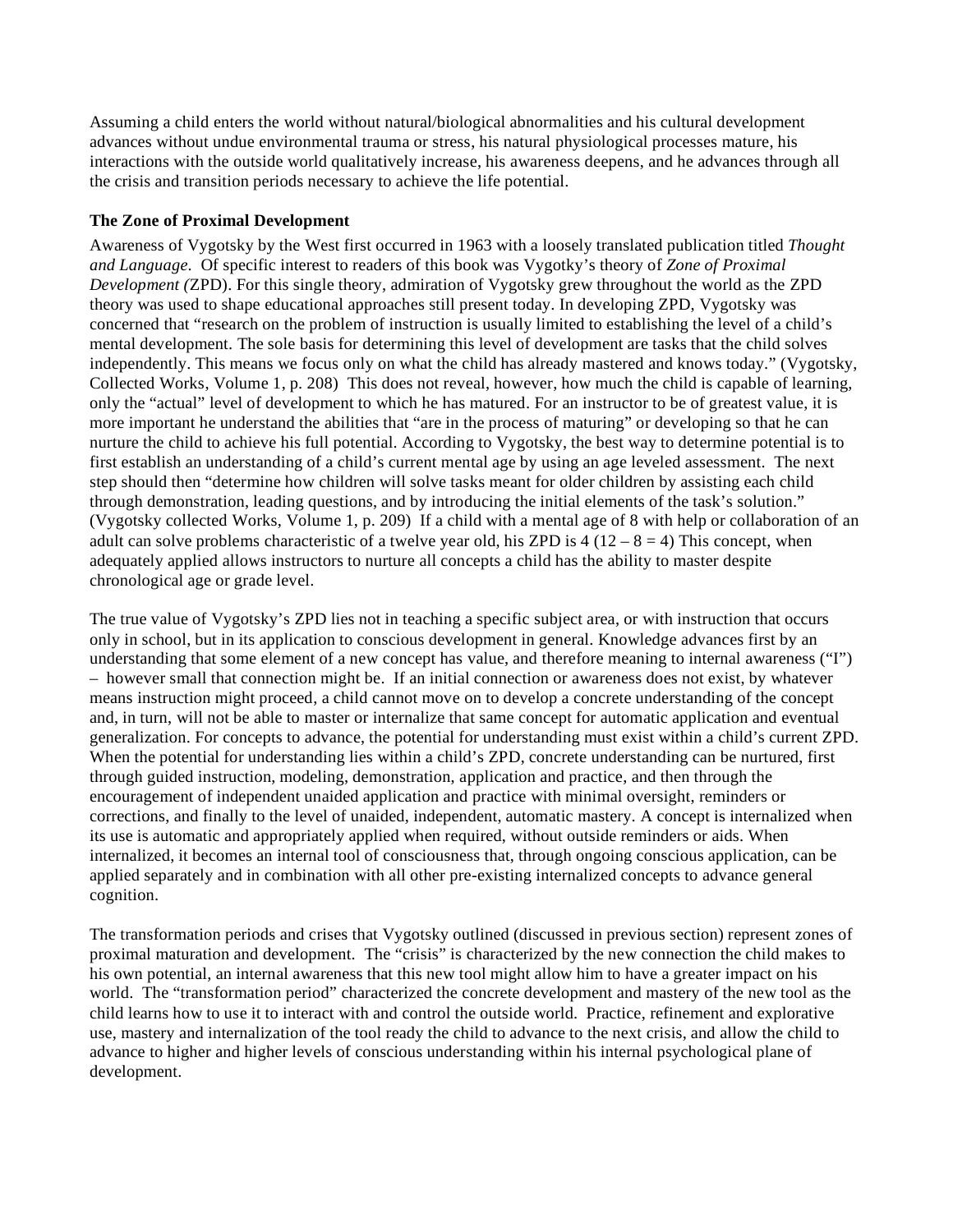### **Natural-Cultural Development & The Abnormal Child** *<sup>4</sup>*

Vygotsky believed the basic constructs underlying the cognitive and psychological development of a normal child are the same as those guiding the development of a child with physiological, sensory or motor abnormalities. He further believed that cultural compensations could be created to offset barriers that may result from natural abnormalities. Through such compensations (i.e. Braille for the blind, sign language for the deaf, etc) cognition and social interactions can appear normal or even excel. The following series of comments shared by Vygotsky in Volume 2 of the collected works of Vigotsky further illustrate this perspective:

- A child whose development is impeded by a defect is not less developed than his peers; rather he has simply developed differently. (p. 30)
- Whatever the anticipated outcome…development complicated by a defect, represents a creative process of natural adaptation (physical and psychological). The creation and re-creation of a child's personality based on the restructuring of all the adaptive functions, and upon the formation of new processes – overarching, substituting, equalizing – generated by the handicap, creates new, roundabout paths for development. (p. 34)
- A child with a defect is not necessarily a defective child. The degree of his disability or normality depends on the outcome of his social adaptation. (p.37)
- Motor delay can occur independent of any mental disability. It may be absent in the case of mental retardation and may exist in the absence of a mental deficiency. In instances of combined motor and mental deficiencies, each form has its own dynamics…given the relative independence of the motor system form the higher mental functions and the fact that it is easily guided, it is often found to play a crucial role in compensating for mental defects and equalizing behavior. Therefore, when studying a child we must not only demand a twofold characterization (motor and mental) but must also establish the relation between the two spheres of development. Frequently this relation may be a result of compensation. (p. 39)

In the course of writing about natural abnormalities, Vygotsky went on to cite the miraculous case of Helen Keller. Had Anne Sullivan not used mediating tools (Braille, sign language, etc) to help her establish an internal awareness and external world-view, Helen's brilliance would not have been revealed, let alone developed and advanced. Most people would have continued to believe her sensory abnormalities were simply an outer reflection of an irreversible cognitive inability to learn. Vigotsky believed that at any given moment each one of us is filled with unrealized potential, upon which a wealth of creative resources can build, regardless of the presence of a handicap.

Notably, Vygotsky believed that natural maturation is programmed and present in all of our bodies, reflected by the universal nature in which these programs appear in all humans.

"The most remarkable feature of the function of the central nervous system in infancy is that in the motor system of the child, during the first months of life, primitive motor reactions predominate, which are inhibited in adults and are apparent only under pathological conditions. Toward the end of the first year, there are still effective mechanisms that are proper to quadrupeds. Later the developing higher centers inhibit atavistic (primitive) movements, but in pathological conditions (organic and functional damage to the central nervous system) the inhibition may be released and these movements may appear even at a much later age." (Volume 5, Collected Works, p. 218)

Vigotsky went on to share three basic laws that guide nervous system development and help to explain the reappearance of primitive motor reactions (volume 5, Collected Works):

 **1. Preservation of the lower centers in the form of separate stages.** The lower centers and arches, older in the history of development, when acting do not simply move to the side with the gradual formation of higher centers, but continue to work jointly as subordinate units under the direction of the higher centers that are younger in such a way that in an undamaged nervous system

they cannot usually be detected separately.

- **2. The upward transition of functions.** The subordinate centers do not maintain their initial type of functioning in the history of development, but pass a substantial part of their former functions upward to new centers that are constructed above them (Voster, M. Minkowski, et al.).
- **3. Emancipation of lower centers.** If the higher center is functionally weak or separated from subordinate centers as a result of shock, illness, or damage, then the general function of the nervous apparatus does not simply stop, but is transferred to a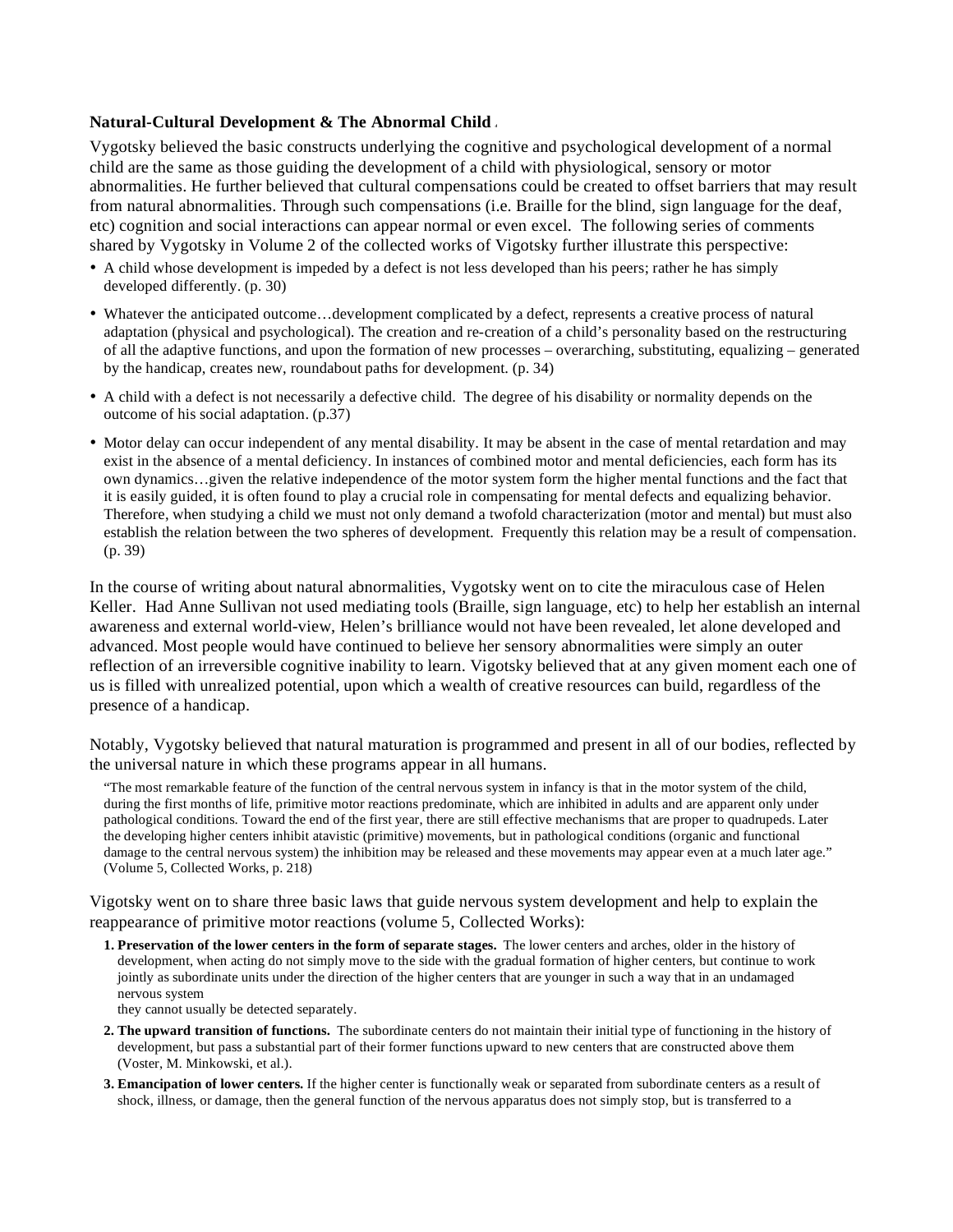subordinate unit which becomes independent and exhibits the still remaining elements of its old type of functioning…when the higher mental functions of purposeful will are disrupted, psychomotor methods of functioning that are lower from the point of view of developmental history, frequently appear and assume the control of behavior . . . This general neurobiological law can be formulated as follows: if within the psychomotor sphere, the action of higher units becomes functionally weak then the closest lower unit becomes independent with its own primitive laws." (Volume 5, Collected Works, p. 219)

### Carl Ratner, Humboldt University, in the prologue to Volume five of the Complete Works of Vygotsky wrote:

"The fundamental principle which drives Vygotsky's developmental psychology is the transition from "lower" psychobiological processes to "higher" conscious psychological functions. The former include reflexes, temperamental traits (likely the result of sensory integration issues) and spontaneous, rudimentary conscious processes. The latter include developed, voluntary, mental functions and associated personality characteristics. In Vygotsky's words, psychological development consists in 'the transition from direct, innate, natural forms and methods of behavior to mediate, artificial mental functions that develop in the process of cultural development.' " (p. 168)

## **Vygotsky's Natural~Cultural Psychology & the Masgutova Method**

Dr. Masgutova Neurosensorimotor Reflex Integration (MNRI) Method, in its very construction, is founded on the Scientific Natural~Cultural Psychology established by Vygotsky. The restorative techniques Dr. Masgutova has developed, act to improve function at the natural biological level fundamental to shaping our internal and external psychology. According to Dr. Masgutova, the following aspects of Vygotsky theories have had the greatest influence on shaping the MNRI Method:

- The interrelationships between physiological reactions, emotional awareness and interactions, and cognitive advancement,
- The need for creating mediating tools or establishing compensatory bridges for sensory and motor challenged individuals to advance internal awareness, world-view and general cognition,
- The important role natural "play" serves in the development of internal awareness and advancement of cognition,
- The important role neurosensorimotor integration plays in facilitating the transition from *natural* involuntary and direct (non-intentional) processes to *cultural* voluntary and controlled (intentional) processes, and
- The important role motor system maturation and integration play in allowing challenged individuals to achieve their full potential

While many intervention programs have been created to directly address the *cultural* development of challenged individuals, few have been developed to facilitate the *natural* maturation of the physiological programs that are present in all of us. Dr. Masgutova, through a theoretically rich perspective, has put forth a set of tools, collectively known as the Masgutova Method, which in application demonstrates the important role *natural* maturation and integration play in achieving potential. A quick assessment of those who have benefited from her methods demonstrates that when primary motor reflex patterns are adequately integrated and underlying neurosensorimotor pathways are appropriately established, motor planning, communication, and cognition can flourish and behavior and emotion can shift to be more in line with social expectations that surround our cultural development.

## **Vygotsky's Significance Today**

By all standards, access to the Collected Works of Vygotsky has energized a broad range of disciplines. The platform of maturation and development that Vygotsky set forth from 1924 – 1934 was truly ahead of its time. According to Alexander Luria, a noted neuropsychologist, colleague and friend of Vygotsky wrote:

*"It is not an exaggeration to say that Vygotsky was a genius. Through more than five decades in science I never again met a person who even approached his clearness of mind, his ability to lay bare the essential structure of complex problems, his breadth of knowledge in many fields, and his ability to foresee the future development of his science."* 

Philosopher S. Toulman has been acknowledged and praised for his characterization of Vygotsky as: "*The Mozart of Psychology*."

And, finally, Robert Rieber and Aaron Carton Editors for Volume 6 of *The Collected Works of Vigotsky* shared: